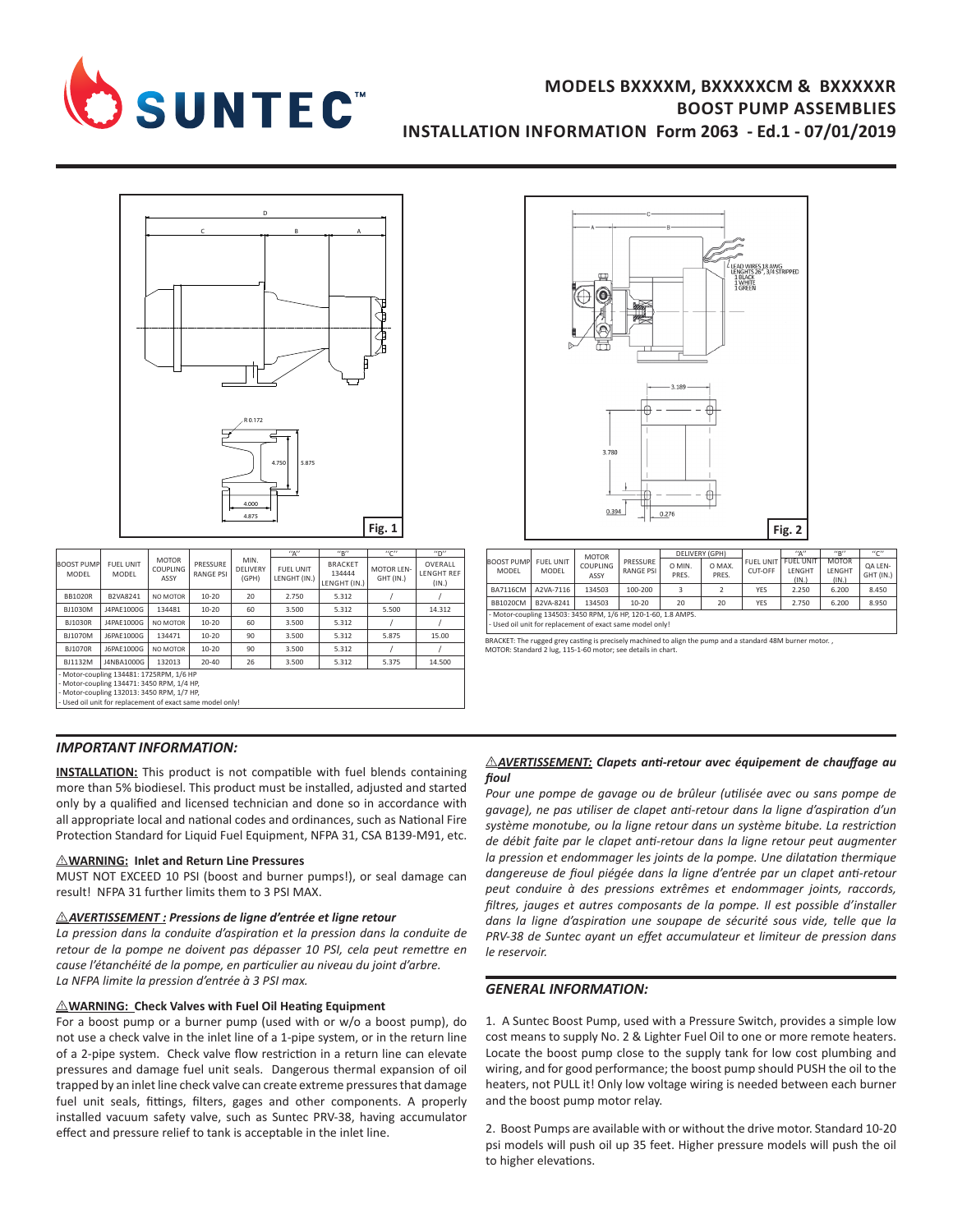### *BOOST PUMP COMPONENTS*

PUMP: Most boost pumps have a 10-20 psi pressure range. See the chart for details.

COUPLING: Direct drive, flexible, oil resistant coupling for long life and quiet operation.

MOTOR : Except BXXXXXR models. Include bracket and adapter plate .

# *PRESSURE SWITCH:*

Suntec P/N 128117 can be used with a low voltage relay to control the boost pump motor. The normally open 40VA pressure switch has a 1/8 NPTF male thread to fit in the burner pump gage port, and a 35-75 psi adjustable close pressure (factory set at 50 psi). One is needed for each burner. See separate instructions with switch.

## **1- PIPE BOOST PUMP HOOK-UP - NO RETURN LINE:**

**PIPE is not commonly used with boost pumps, EXCEPT see "USED OIL" if appropriate!** See pump installation literature for plumbing instructions and inlet line sizing. See "PRESSURE SIDE" section of this literature for discharge line sizing.

## **2- PIPE BOOST PUMP HOOK-UP - INLET AND RETURN LINE:**

**This self-priming hook-up is most common for boost pumps, EXCEPT see "USED OIL" if appropriate!** See pump installation literature for plumbing instructions and inlet line sizing. See "PRESSURE SIDE" section for discharge line sizing.

# *PRESSURE SIDE*

Following are some options for plumbing the discharge or manifold side of the boost pump:

**PRESSURIZED SYSTEM:** See the figure 3. This installation can be used where space precludes using the loop system.

- 1. Max. Inlet & Return Line Pressure: See **WARNING** enclosed!
- Pressions de ligne d'entrée et ligne retour : Voir AVERTISSEMENT
- 2. Each remote heater must use a PRV-38 oil safety valve in its inlet side between the heater and the manifold line.
- 3. Max. Manifold Line Length: same as for loop system.
- 4. Never use check valves! See **WARNING** enclosed. *Ne jamais utiliser de clapets anti-retour! Voir AVERTISSEMENT*



**LOOP SYSTEM:** See the figure 4. A slight positive pressure meeting all codes is maintained in the manifold line by the use of a two foot riser after the last heater in the system.

- 1. The manifold line is placed above the burners.
- 2. Max. Inlet and Return Line Pressure: See **WARNING** enclosed! *Pressions de conduite d'aspiration et de conduite de retour : Voir AVERTISSEMENT*
- 3. Maximum Manifold Line Length (10-20 psi pump spring):

| Boost pump | 1/2" Tube | $\frac{1}{2}$ " Pipe | %" Pipe |
|------------|-----------|----------------------|---------|
| BB-1020    | 300'      | 500'                 | 2500'   |
| BJ-1030    | 175'      | 300'                 | 1800'   |
| BJ-1070    | 50'       | 100'                 | 600'    |